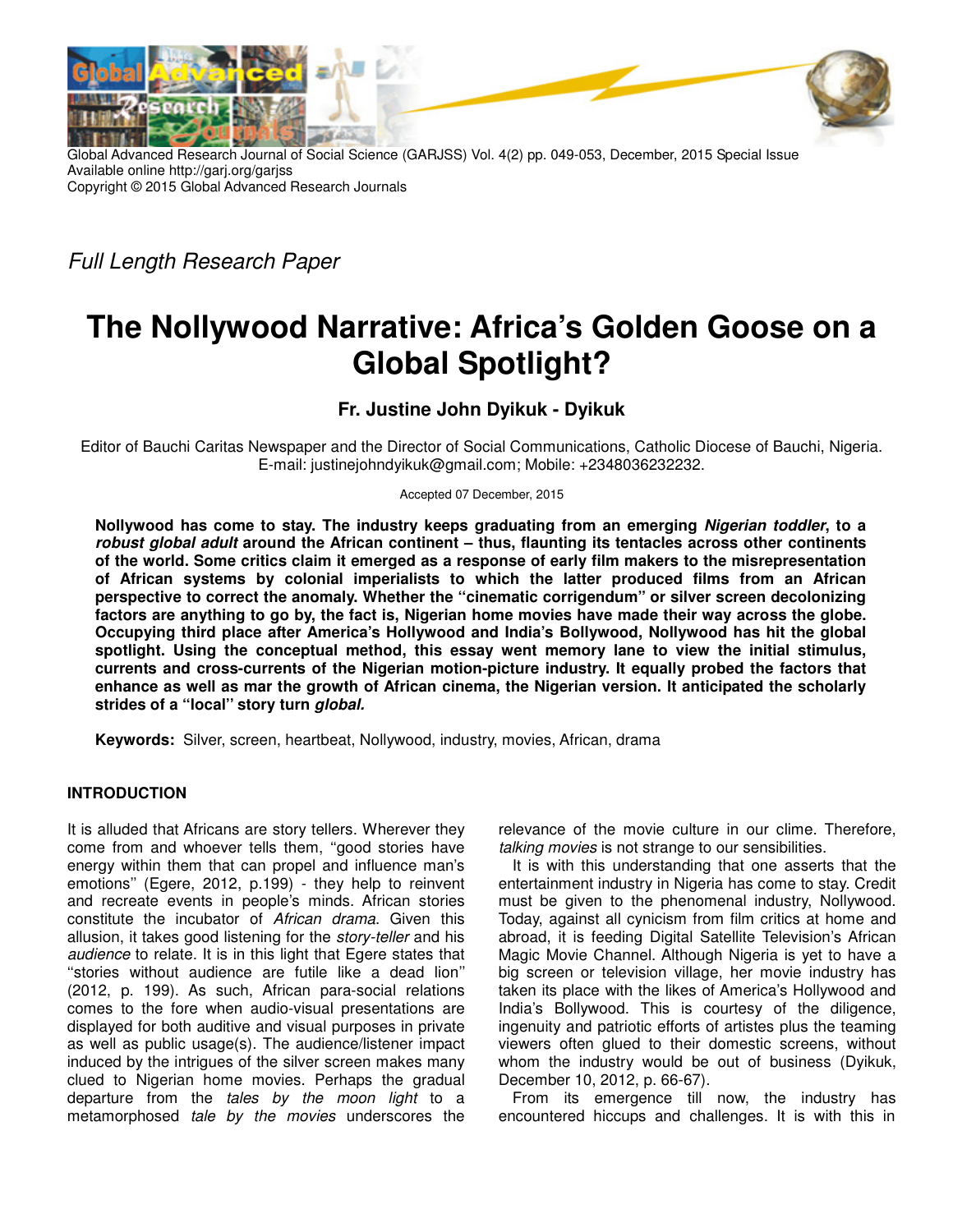mind that this article hopes to navigate through the conceptual method in attempting to answer the questions of: when and how Nollywood come about, the affronts and accolades accorded the industry, its global outreach and further prospects. Haven sailed across the dynamics of academic postulations, this piece hopes to land safely ashore the possibilities of further researches and promptings about what one would refer to as, the heartbeat of African cinema.

#### **Nollywood, the incubating Stage**

The name Nollywood makes noise. This popularity demands an introspection on why the appellation was so given. The simplest explanation could be because the American movie industry is called Hollywood - a district of Los Angelis, California, which lent its name to the American motion-picture industry. A name said to have been coined by H. J. White, the ''Father of Hollywood'' (Gaelyn, 2010). In the same light, Bollywood emerged from Bombay, India (The Economist, 2010, p. 85-88). Towing the same lane, ''Ghana and Liberia have christened their nascent dream factories Ghallywood and Lolliwood respectively'' (The Economist, 2010). The originator of the Nigerian Nollywood concept may have taught of the great River Niger from where the name Nigeria was given by Flora Shaw, wife of the explorer, Sir Fredrick Lord Lugard – After all, our currency is called naira. It therefore makes sense to join the *global-swag* of anything "wood." Little wonder artistes of Kano extraction call their Hausa-language film industry, Kannywood. Given the exposure and acceptability of the concept within and globally, it is convenient to conclude that Nollywood tickles the fancy of all.

One would have taught that Nigeria's Sports sector will key into the same universal appellations of Spanish Laliga and German Bundesliga. Fortunately or unfortunately, it is content with Nigerian Premier League. Again, another borrowed concept from United Kingdom's English Premier League, the formers erstwhile Masters. This necessary digression gives the foundation of the unfortunate psychic-belief that modelling the West in everything is key to fame and universal acceptance. Conversely, originality pays.

There is the speculation that Nollywood came up as a reaction by early African (Nigerian) film makers who rose up against western imperialism. In their thinking, the colonial overlords had misrepresented Africa to the world by presenting her people as sub-humans/ savage and culture, as *paganic*. Thus, early African film makers like their intellectual negritude counterparts, rose up to present the true picture of Africa to the world. African drama and cinema became the platform for this decolonization process which sought to promote African (Nigerian) identity. This school of thought holds that, it is

this initial stimulus that gave birth to what we have today as Nollywood.

Conversely, Shaka is of the opinion that the use of videocassette recorder (VCR) for private and domestic purposes like wedding, naming, anniversaries and burials ceremonies paved the way for the introduction of the video equipment into the country. He argues that its (video equipment) use as a narrative medium of popular entertainment in Nigeria and other Third World societies grew out of two impulses: ''the fascination with modern technology and the creative adaptation of such technology to solving pressing domestic problems, often in manners the original producers of such technological equipment never envisaged'' (2003, 41). The estimation is that the negative effects of globalization took its toll on a nation wanting everything new and modern. But how far this will go in solving domestic needs is a bigger puzzle.

The first Nigerian films were produced by filmmakers Ola Balogun and Hubert Ogunde in the 1960s, but they were frustrated by the high cost of film production (Adesokan, 2006). The 1960s showcased television broadcasting in the country and in the 1980s, stateowned stations began broadcasting. Consequently, popular theatre productions were initiated in Lagos which were circulated in video. This gave birth to small-scale informal video trade productions (Cinema of Nigeria).

Scholars pin down the origin and commercial explosion of film production in Nigeria to Kenneth Nnebue's ''debut'' movie Living in Bondage 1 and 11 - an Igbo-language film with English subtitles produced in Onitsha (Mordi and Onu, 1999). Nnebue via his NEK Video Links had earlier produced two Yoruba movies Aje Ni IyaMi (1989) and Ina Ote (1990). His subsequent movies Glamour Girls 1 and 2 (1994) and True Confession (1995) hit the new waiting movie market in Nigeria (Shaka, 2003, pp. 44-45).

It should be noted that early African film makers refuse to be associated with what is today Nollywood claiming it went against the currents of the parameters that set the ball rolling - Meaning, the current industry has departed from the vision of the *founding fathers*. Whether this argument holds water is an ongoing debate.

#### **Video film technology in Nigeria. Affronts or Accolades?**

The Nigerian film industry is beset by many challenges. The industry did not find delivery easy as the gestation period lasted. The morning sickness and nausea associated with its prenatal period can only be looked back with nostalgia. The factors that marred it from hitting the ground running at its initial stage among others included; political, economic and piracy related matters:

(a) **Political:** Government policies did not allow the safe delivery of the child. What could be termed stillbirth became the portion of the home movie market as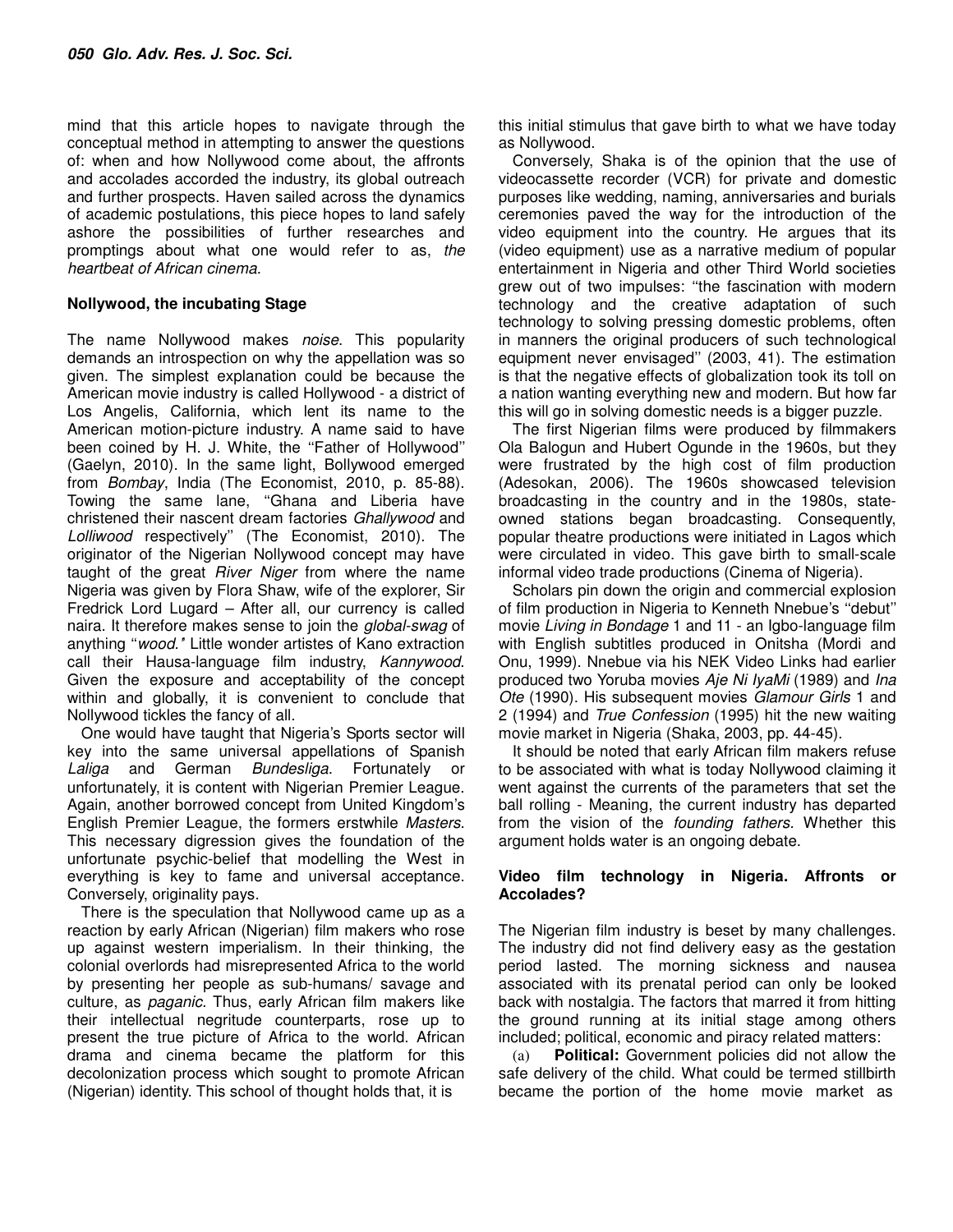stringent measures stood in the way of providing the laboratory and equipment for film production in Nigeria. It is clear that the Nigerian military government in the late 1980s and early 90s did not support the Nollywood course as opposed to other African countries.

(b) **Economic:** Like the first factor, private investors were not given loans to start up with. The devaluation of the naira by Ibrahim Babangida-led military junta occasioned by the International Monetary Fund (IMF) via the Structural Adjustment programme (Haynes, 1995, p. 1-2) stifled the growth of the industry. Importing equipment into the country became very difficult because of austerity measures (Shaka, 2003, p. 42).

(c) **Piracy:** As a result of the austere nature of things in the country within the time under review, film producers began to employ substandard materials for the production of home movies. These "fake" Compact Discs (CD) had a waiting market since before this time, very few people could afford home video machines. Rental houses saw a huge clientele and video-vendors began to increase in numbers. So long as Nigerians kept buying the pirated CDs, movie producers had a job and kept smiling to the bank. The low cost of this commodity was another big bait for gullible amateur customers who could return, exchange or purchase another CD if it goes bad or cannot play on the video machine.

These initial challenges seem to have prepared the industry for much greater trials. Experts who are insiders or outsiders could sit back and analyse Nollywood from various perspectives. Being on the African continent pegs the ethical principal on African Traditional Values. Be it on the side of censorship or moral safeguards, commentators would have more than enough to say about how Nollywood has feared all these years. Both viewers and academic's criticise Nollywood for these reasons; obscenity, money-mania and sexual exploitation for roles. Other reasons include; lack of technological know-how, lack of government's support/poor investment and brown-envelop/politics:

**Obscenity:** That a good number of new home movies are loaded with obscene scenes is more than obvious. Ezeala observes that ''it is very disturbing the level of immoral acts being allowed in the Nigerian movie industry - There is no film, whether comedy or classical, watched in Nigeria that has no sexuality attached to it. The sexuality comes in different forms and constitute obscenity to the watching eyes'' (October 21, 2013, p. 61). A classical case in point is that of American-based Nigerian actress Judith Opera Mazagwu popularly known as Afrocandy who "...sees herself as a sex symbol. This, coupled with her belief that sex sells, may have propelled her into producing her first porn movie where she acted nude. Although a porn movie, Destructive Instincts was not her first body-show off. She also exposed vital parts of her body in her video album, Voodoo/juju woman and

Ikebe Squad'' (Eseke, June 24, 2013, p. 13). Such is the sorry-side of some Nigerian movies.

**Money-mania:** It isdisheartening that the craze for money has affected the movie industry in terms of time, quality and production. Must producers put pecuniary gains before professionalism (Dyikuk, December 10, 2012, p. 67). It takes ten to fifteen years to produce a movie elsewhere in the world but in Nigeria, movies litter the market like pure water sachets. The commercial side of the screen seems to supersede the success in view – customer's satisfaction is not put into cognizance.

**Sexual exploitation for roles:** Cases abound where actresses are given roles not based on merit/professionalism but on the grounds that they warm the bed of the producer. Many have had to succumb; others who insist on their moral scorecard are victimized or blackmailed. A few have had to speak out. Upcoming artistes are the most vulnerable because they are often naïve about the ''game'' or are simply too desperate to appear on the screen.

**Lack of technological know-how:** I had earlier decried the technical malfunction of the Nigerian home movie industry in an article; Let the Movies Tell the Story thus: ''the predictability of the flowof events or roles of the actors in a plot; the length of time spent on each episode sometimes is unnecessarily long'' (Dyikuk, December 10, 2012, p. 67).

**Lack of government's support/Poor investment:** In an economy that is not private sector driven but capitalist inclined, no industry will thrive; same with Nigerian movie industry. Government foot-drags as regards funding the arts. This has driven some artistes and producers abroad for greener pastures – a sure case of brain drain. Nigeria is yet to have a big screen or a large television village akin to Hollywood. This lukewarm attitude has equally killed the cinema culture except for these days that new movies are advertised to be televised at the cinema in major Nigerian cities like Lagos, Abuja and Port Harcourt with the hope that the practice is revived. The menacing insecurity challenges staring the country in the face is another monster standing in the way of huge investments in the arts to the pleasurable relaxation of Nigerians at the cinemas.

**Brown-envelop syndrome/Politics:** The brownenvelop now speaks such that instead of producing films that reform society, one finds film producers playing to the gallery. As willing-tools in the hands of politicians, some artistes and producers are paid to shot movies that have certain selfish movies. The brown-envelop syndrome has dragged some actors and actresses from their lofty abode of the fourth estate of the realm to the shambles of politics without a soul. Some contested elections, failed and are confused as to their real calling while those still in active politics may never return to the movies.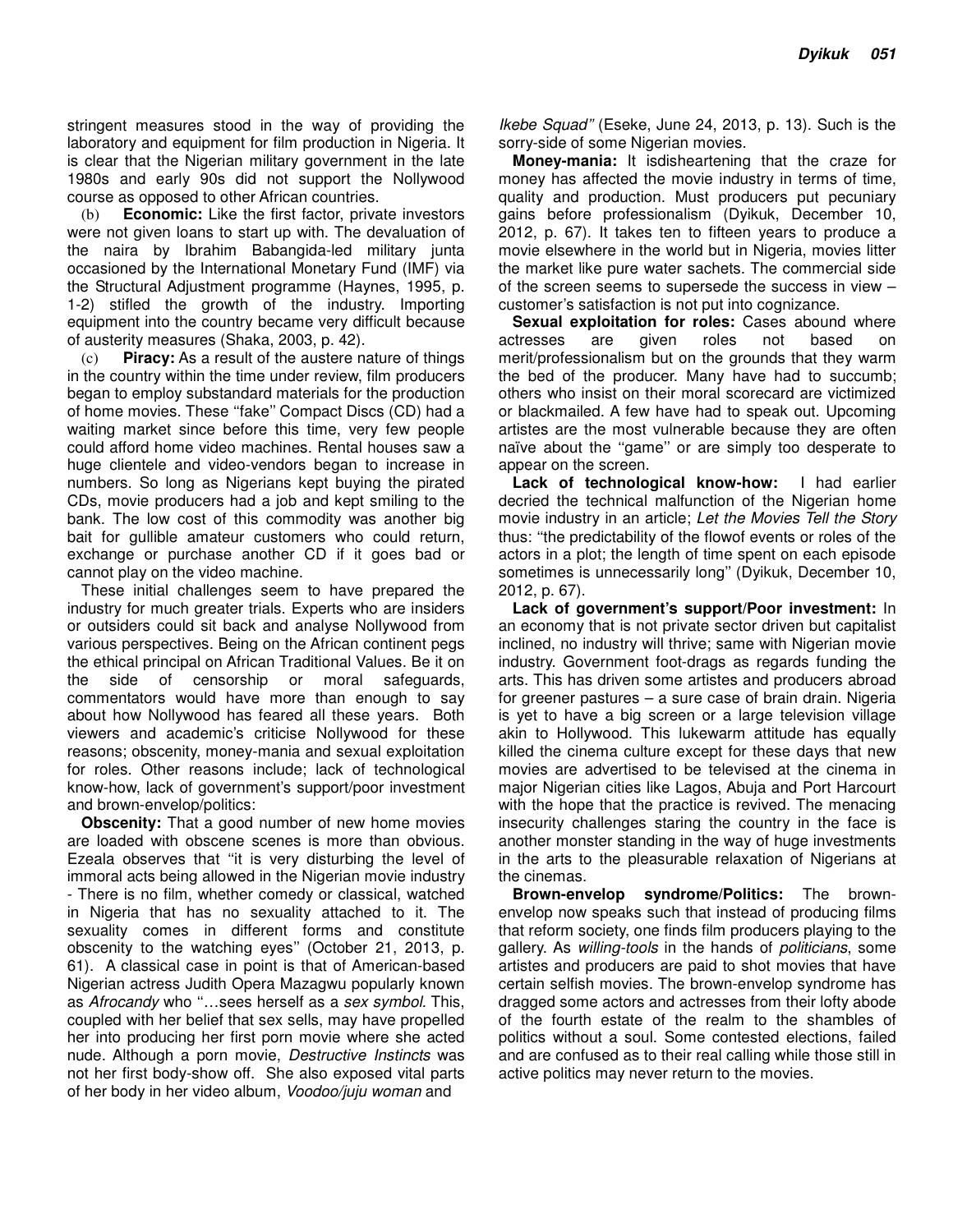#### **Global Nollywood: Echoes of African Magic**

Despite the aforementioned affronts on Nollywood, it has held its head high. Just within two decades, Nollywood has hit the global spotlight. Lancelot Idowu, one of the Nigeria's best-known directors bared his mind thus: ''Nollywood is the voice of Africa, the answer to CNN.'' In the same vain, Jean Rouch, a champion of indigenous art in the Niger compared Nollywood to the Aids virus. The viral effect of Nollywood is worrying that people are talking of the ''Nigerianisation'' of Africa in such a way that the whole continent has come to ''snap its fingers the Nigerian way'' (The Economist, 2010). This heroic feat makes one to regard her as the heart-beat of African cinema or drama. The reasons for this ''good news'' are not far-fetched as we shall discover:

**The ''Magic'' of African Magic Movie:** It seems "magical" that without Nollywood, the "magic" of DSTV's Magic Movie Channel will be demystified. That Nigeria's Nollywood is feeding the South African Channel's bouquet reveals the former's place in global affairs.

**Cultural transportation:** There is nothing as sweet as having a people's culture projected on an international platform. Knowing or unknowingly, Nigeria is exporting her beliefs and idiosyncrasies throughout the world. This surely places her in proper perspective as the social lungs of Africa. This is because, ''when a film is produced, it traverses kilometres, crossing borders, touching lives'' (Ogundeleye, 2003: xi).

**African Big-brother:** That Nigerians are partnering with Ghanaians, Tanzanians and other Africans to shot movies gives the country the feeling of a "big-brother." The names of Ghanaians artistes like Yvonne Nelson, Van Vicker, JackieApiah who have collaborated with Nigerian actors/actresses ring a bell. Genevieve Nnaji has acted a number of Ghanaian films. Beyond this feeling, there is a display of the marriage of cultures. This engenders social and bi-lingual interactions, intercultural marriages and educational opportunities for studies and research abroad.

**The Economic reason:** A large and waiting market within the African continent and overseas means economic advantage for Nigeria. That Nigerian movies are rented and sold across the world means that those in the industry will be smiling to the bank. Nollywood no doubt enhances trade and investments across the board. The fortunes thereof, paves way for the economic contribution of the country to the world economy.

#### **Further Cinematic Prospects and Possibilities**

The forgoing places before the Nigerian film industry great prospects and possibilities. Whatever accolades that will come its way depends on a critical intellectual introspection to learn from past pitfalls. Major experts in

the sector, stakeholders and government ought to ensure that:

(a) Professionalism is the watchword for both artistes and producers such that money comes second to viewer's satisfaction.

(b) Artistes are assigned roles based on merit to check compromised commitments.

(c) The Nigerian Film and Video Censors Board doesn't relent in its role as watchdog to checkmate those who wish to do their own thing especially those who engage in piracy. ''Having a ready market for products is enough reason for the industry to ensure that only films that pass its censorship test are allowed to get to the market'' (Ezeala, October 21, 2013, p. 61).

(d) Nigerian films showcase the basic general African flair and spirit thus, showcasing the Nigerian content, concept and culture.

(c) Scriptwriters have passion and originality for good screenplays and Nollywood in conjunction with government debuts a big screen or television village.

It is noteworthy that scholars are drumming the beats of the invaluable place of Nollywood in the Nigerian polity. Erven unequivocally states that the arts: "...scream and kick and participate in our country's struggle for liberation in whatever haphazard way they can, probably at the expense of some of their sensitive craftsmanship, but definitely for their own soul's sake'' (1998:vii). Ogunleye concurs to this submission when he asserts that ''in Nigeria, video films that comment on the shoddy handling of our nascent democracy are becoming widespread. Very soon, the government would realize that the video has become engrafted as part of the fourth estate of the realm, which demands accountability from them'' (2003: x).

## **CONCLUSION**

No doubt, the Nollywood narrative is a loaded drama turning into a thriller. Against all tides, the industry has fared well. Accordingly, Egere observes that: ''interestingly, Nigerian movies dominate TV screens in Africa and are exported even to the West and other parts of the world'' (2012, p. 57). With creditable comments as the above and scholarly commitments, the golden goose will deliver. Dancing on the back of mother Africa may not be sufficient; the skein has got to keep flying to unlimited possibilities. Presently, the world appears to seek a cinema that romances with the past in hope of dialoguing with the future. African movie industries like Nollywood should produce films that entertain, educate and moralize. Even as they seek to mirror society, the local content of artefacts, customs/cultural images and idioms ought to be given pride of place.

The world seeks good artistes, script writers, producers